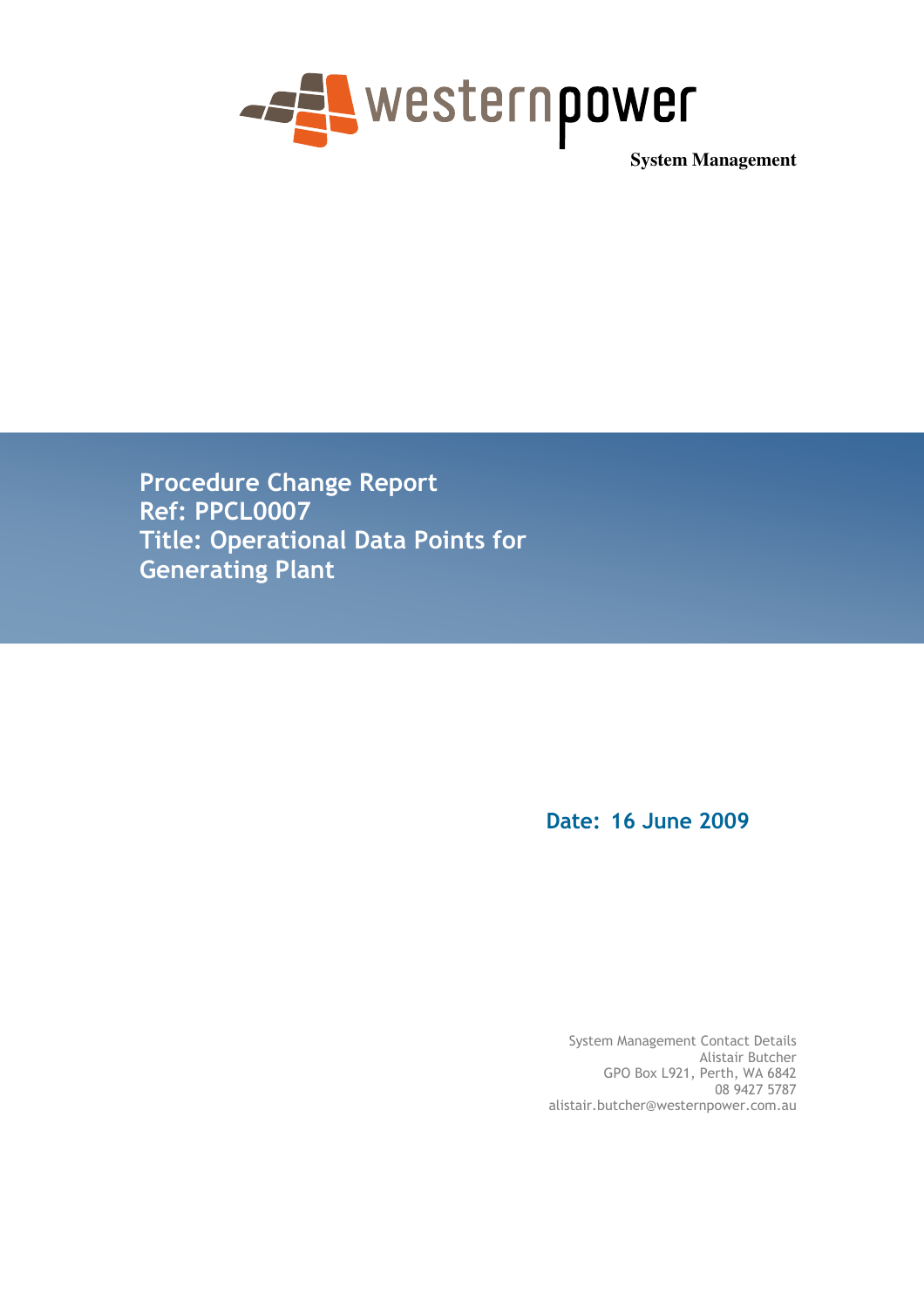#### **CONTENTS**

# DOCUMENT DETAILS

| DMS No.:                                        | 6171183v1                                    |
|-------------------------------------------------|----------------------------------------------|
| SM Notice No.:                                  | <b>PPCL0007</b>                              |
| Report Title:                                   | Operational Data Points for Generating Plant |
| Author:                                         | Alistair Butcher                             |
| <b>Release Status:</b>                          | <b>Public</b>                                |
| Confidentiality Status:                         | Public domain                                |
| Prepared in accordance with Market Rule 2.10.10 |                                              |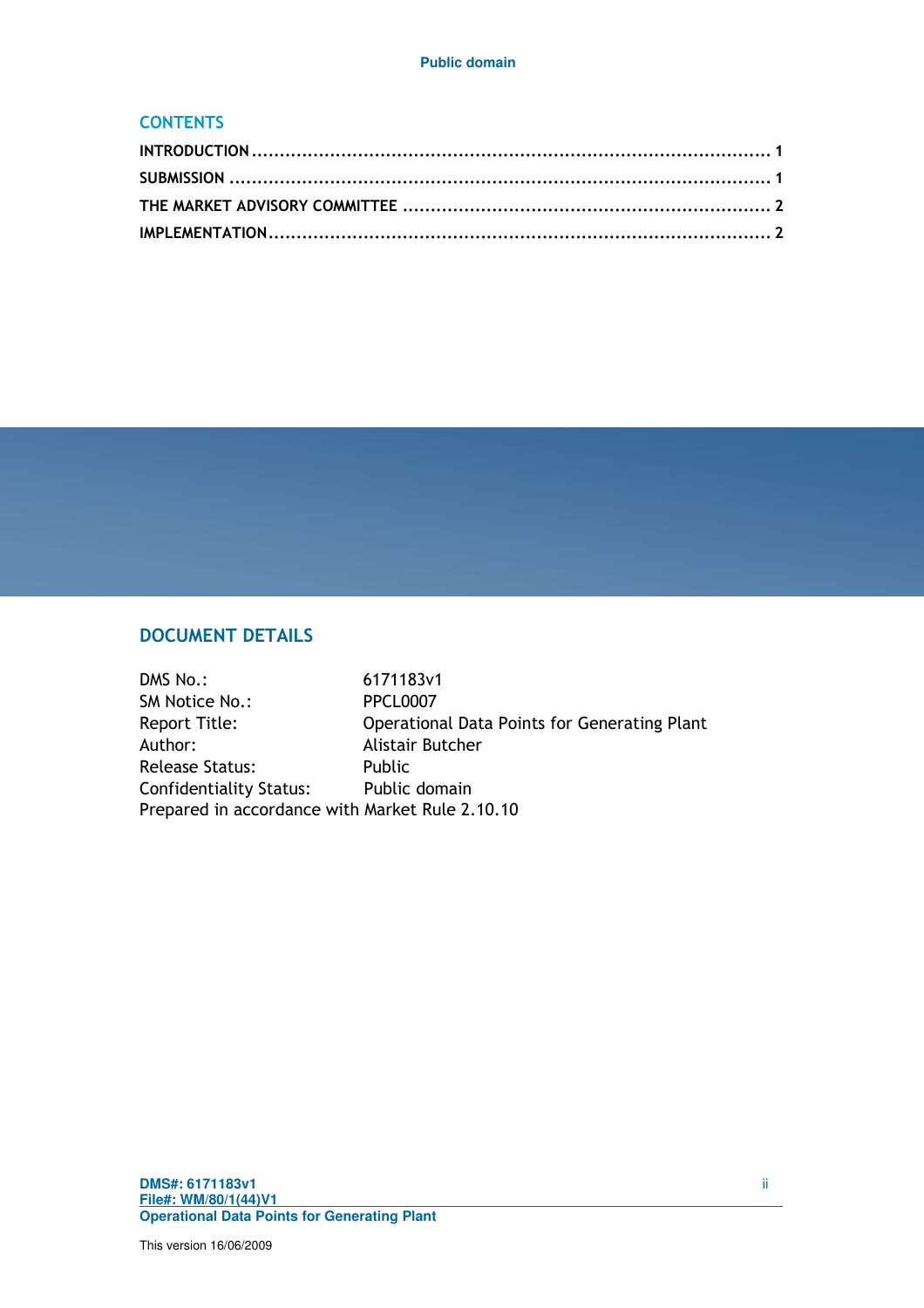## **INTRODUCTION**

This document is the Procedure Change Report for the System Management proposed amendments to the Power System Operating Procedure: Operational Data Points for Generating Plant.

- This proposal was first published on the IMO website on 13 May 2009.
- A request for submissions to the proposal was published on 13 May 2009 with a deadline of 9 June 2009.
- This Procedure Change Report is submitted to the IMO for publication on 16 June 2009.
- This proposed amended procedure is to commence at 8 am on 1 August 2009.
- Commencement is pending approval by the IMO. Market Rule 2.10.14 requires the IMO to make its decision within 10 Business days of this Report being published.

## **THE WORDING OF THE AMENDMENT TO THE POWER SYSTEM OPERATING PROCEDURE**

The amended procedure is attached to this Report.

## **THE REASON FOR THE AMENDMENT TO THE POWER SYSTEM OPERATING PROCEDURE**

Section 3.3.4.1 and 3.3.4.2 of the Technical Rules deals with the requirements for Market Generators to provide operational data for the purpose of monitoring and control of Generating Units connected in the South West interconnected system.

In order to provide a consistent approach to the provision of operational data, this new PSOP provides details of System Management's minimum requirements for the operational data points to be provided by Market Generators for their generating units. This PSOP has been subject to consultation within the System Management PSOP Working Group.

#### **SUBMISSION**

System Management received one submission from Landfill Gas and Power regarding this procedure. The submission establishes Landfill Gas and Power's support for this procedure and perception that this procedure is consistent with the Market Rules and by extension the Market Objectives.